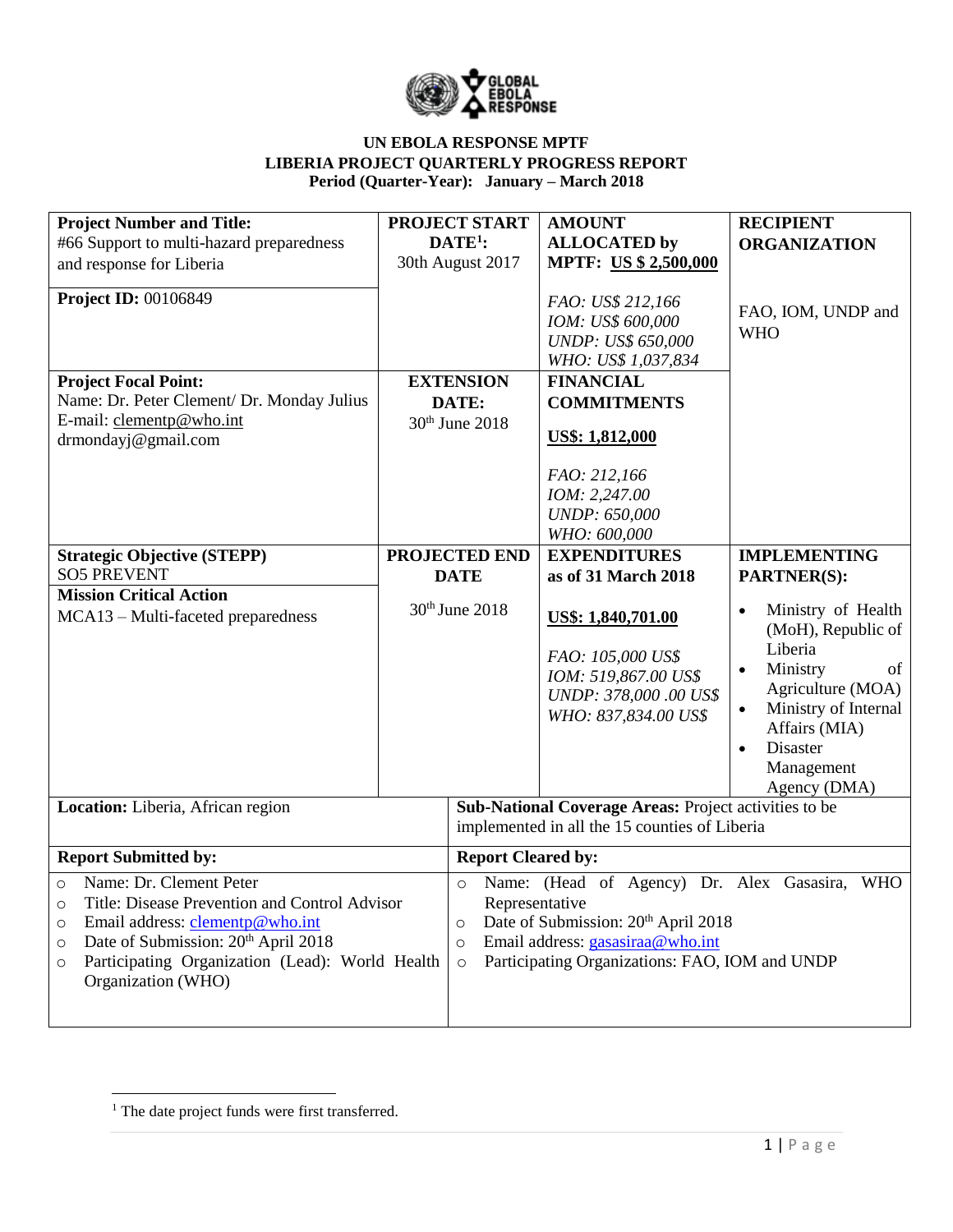

## **QUARTERLY PROGRESS REPORT RESULTS MATRIX**

| <b>Output Indicators</b>                                                                                                 |                                  |                                                                                                                 |                                                                                 |                                                                                                                                                                                                                                           |                                                                                                                                 |  |
|--------------------------------------------------------------------------------------------------------------------------|----------------------------------|-----------------------------------------------------------------------------------------------------------------|---------------------------------------------------------------------------------|-------------------------------------------------------------------------------------------------------------------------------------------------------------------------------------------------------------------------------------------|---------------------------------------------------------------------------------------------------------------------------------|--|
|                                                                                                                          |                                  |                                                                                                                 |                                                                                 |                                                                                                                                                                                                                                           |                                                                                                                                 |  |
| <b>Indicator</b>                                                                                                         | <b>Geographic</b><br><b>Area</b> | <b>Established</b><br><b>Baseline and</b><br><b>Projected</b><br><b>Target</b><br>(as per<br>results<br>matrix) | <b>Quantitative results</b><br>for the reporting<br>period (Jan -March<br>2018) | <b>Cumulative results</b><br>since Project<br>commencement<br>(quantitative)                                                                                                                                                              | <b>Delivery</b><br><b>Rate</b><br><i><b>(cumulative)</b></i><br>$\frac{0}{0}$<br><b>of</b><br>projected<br>total)<br>as of date |  |
| Output 1: Finalize multi-hazard preparedness and response and establish mechanism for multi-disciplinary and multi-      |                                  |                                                                                                                 |                                                                                 |                                                                                                                                                                                                                                           |                                                                                                                                 |  |
| sectoral monitoring mechanism                                                                                            |                                  |                                                                                                                 |                                                                                 |                                                                                                                                                                                                                                           |                                                                                                                                 |  |
| Multi-hazard<br>preparedness and<br>response plan available                                                              | Plan prepared<br>for the country | Baseline: 0<br>Target: 1                                                                                        | $\mathbf{1}$                                                                    | Draft multi-hazard<br>preparedness and<br>response plan shared<br>and received inputs<br>from stakeholders and<br><b>UNDP</b> Regional expert<br>on DRR. National<br>validation slated for                                                | 80%                                                                                                                             |  |
|                                                                                                                          |                                  |                                                                                                                 |                                                                                 | last week of April.                                                                                                                                                                                                                       |                                                                                                                                 |  |
| Availability of multi-<br>sectoral coordination<br>platform                                                              | National level                   | Baseline: 0<br>Target: 1                                                                                        | $\mathbf{1}$                                                                    | ToR of the National<br>Platform reviewed and<br>updated                                                                                                                                                                                   | 50%                                                                                                                             |  |
| Availability of<br><b>National Emergency</b><br><b>Operation Center</b>                                                  | National level                   | Baseline: 0<br>Target:1                                                                                         |                                                                                 | SOP reviewed and<br>updated, Agreement<br>from NDMA on the<br>National Early<br>Warning and<br><b>Emergency Operations</b><br>Center (NEWEOC)<br>structure and functions<br>made,<br>Drafting of ToR for<br>DRM communication<br>strategy | 40%                                                                                                                             |  |
| Availability of<br><b>Standard Operation</b><br>Procedures and<br>Manual for the NDMA                                    | National level                   | Baseline: 0<br>Target: 1                                                                                        |                                                                                 | Rehabilitation of the<br>NDMA building<br>housing the NEOC<br>commenced;                                                                                                                                                                  | 50%                                                                                                                             |  |
| Output 2: Increase laboratory capacity for specimen collection, processing and timely confirmation to contain outbreaks. |                                  |                                                                                                                 |                                                                                 |                                                                                                                                                                                                                                           |                                                                                                                                 |  |
| Number of outbreaks<br>timely confirmed                                                                                  | 15 counties                      | Baseline: 0<br>Baseline: 0                                                                                      | 8 of 9 outbreaks (4<br>measles, 2 Lassa<br>fever, 1 meningitis, 1               | 13/14 outbreaks (7<br>measles, 4 Lassa fever,<br>1 meningitis, 1                                                                                                                                                                          | 100% (on-<br>going<br>activity                                                                                                  |  |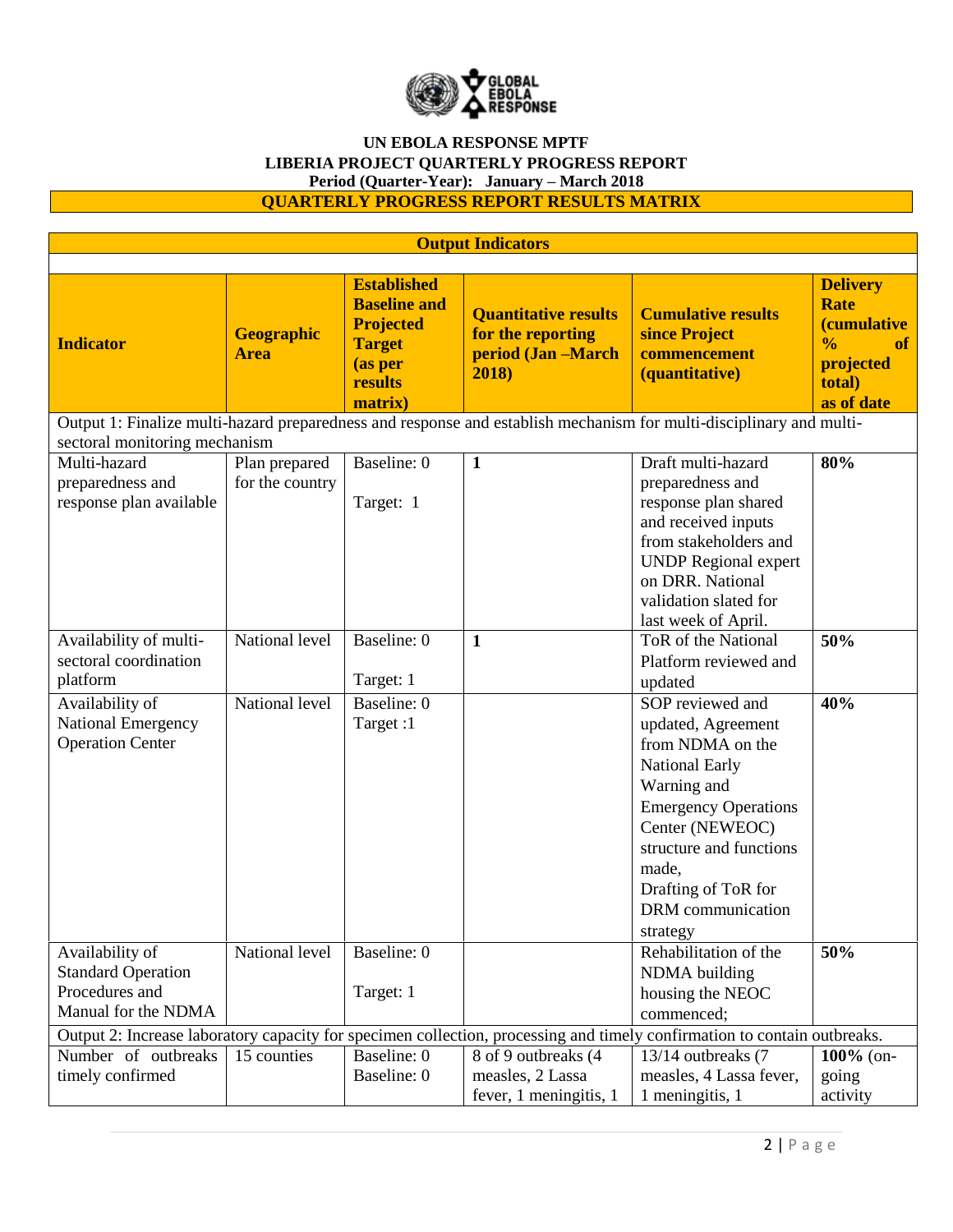

# **UN EBOLA RESPONSE MPTF LIBERIA PROJECT QUARTERLY PROGRESS REPORT**

| Period (Quarter-Year): January - March 2018                                                               |                  |                      |                         |                                                                                                             |             |  |  |
|-----------------------------------------------------------------------------------------------------------|------------------|----------------------|-------------------------|-------------------------------------------------------------------------------------------------------------|-------------|--|--|
| Percentage of zoonotic                                                                                    | Target: $15$     |                      | shigellosis, 1 scabies) | shigellosis, 1 scabies)                                                                                     | dependent   |  |  |
| and animal diseases                                                                                       | counties         |                      | confirmed by the        | confirmed by the                                                                                            | on eruption |  |  |
| detected                                                                                                  |                  |                      | laboratory within 48    | laboratory within 48                                                                                        | of an       |  |  |
|                                                                                                           |                  |                      | hours of alert          | hours of alert                                                                                              | outbreak)   |  |  |
| Proportion of clinical                                                                                    | 4 countries      | Baseline: 0          | 1 out of targeted 5     | 1/5 clinical laboratories                                                                                   | 25%         |  |  |
| laboratories with                                                                                         |                  |                      | clinical laboratories   | (cumulatively, 196                                                                                          |             |  |  |
| microbiology testing                                                                                      |                  | Target: 5            | testing for             | tests conducted to-date)                                                                                    |             |  |  |
| capacity                                                                                                  |                  | clinical             | microbiology (78        |                                                                                                             |             |  |  |
|                                                                                                           |                  | laboratories in      | specimens tested in     |                                                                                                             |             |  |  |
|                                                                                                           |                  | 4 counties           | Q1 2018                 |                                                                                                             |             |  |  |
|                                                                                                           |                  |                      | Training for the        |                                                                                                             |             |  |  |
|                                                                                                           |                  |                      | remaining 4             |                                                                                                             |             |  |  |
|                                                                                                           |                  |                      | laboratories ongoing    |                                                                                                             |             |  |  |
|                                                                                                           |                  |                      | Renovation of 1         |                                                                                                             |             |  |  |
|                                                                                                           |                  |                      | laboratory completed    |                                                                                                             |             |  |  |
|                                                                                                           |                  |                      |                         | Ensure functional Rapid Response Teams (RRTs) and preposition emergency preparedness and response supplies. |             |  |  |
| Proportion of counties                                                                                    | 5 counties       | Baseline: 10         |                         | Planned to be                                                                                               | 40%         |  |  |
| that conducted                                                                                            |                  |                      | $\overline{4}$          |                                                                                                             |             |  |  |
|                                                                                                           |                  |                      |                         | undertaken in Q2 2018                                                                                       |             |  |  |
| simulation exercises                                                                                      |                  | Target: 15           |                         |                                                                                                             |             |  |  |
| <b>Functional National</b>                                                                                | Montserrado      | Baseline: 0          | $\mathbf{1}$            | <b>National RRT</b>                                                                                         | 100%        |  |  |
| level Rapid Response                                                                                      | county           |                      |                         | established and all                                                                                         |             |  |  |
| Team (RRT)                                                                                                |                  | Target: 1            |                         | counties have RRTs                                                                                          |             |  |  |
| Hand hygiene                                                                                              | All health       | <b>Baseline: TBD</b> | 30 hospitals (23        | Overall hand hygiene                                                                                        | 69%         |  |  |
| compliance rate (%)                                                                                       | facilities in 15 | Target: 15           | public and 7 private)   | compliance was 69%                                                                                          |             |  |  |
|                                                                                                           | counties         | Counties             | assessed                |                                                                                                             |             |  |  |
|                                                                                                           |                  | $(100\%)$            |                         |                                                                                                             |             |  |  |
| Availability of                                                                                           | 15 counties      | <b>Baseline: TBD</b> | <b>Laboratory IDSR</b>  | 5 counties supplied                                                                                         | 33%         |  |  |
| emergency medical                                                                                         |                  | Target:<br>15        | ample collection        | with emergency                                                                                              |             |  |  |
| supplies                                                                                                  |                  | Counties             | materials and IPC       | laboratory and IPC                                                                                          |             |  |  |
|                                                                                                           |                  |                      | supplies supplied to 6  | supplies                                                                                                    |             |  |  |
|                                                                                                           |                  |                      | counties                |                                                                                                             |             |  |  |
| Strengthen national capacity for detection, early warning and sensitive surveillance in all counties      |                  |                      |                         |                                                                                                             |             |  |  |
| Number of outbreaks                                                                                       | 91 health        | Baseline: 75%        | 9 outbreaks in 7        | 9 outbreaks in 7                                                                                            | 100%        |  |  |
| investigated within 48                                                                                    | districts        | <b>Target: 100%</b>  | counties reported,      | counties reported,                                                                                          |             |  |  |
| hours of surpassing                                                                                       |                  |                      | investigated and        | investigated and                                                                                            |             |  |  |
| alert threshold                                                                                           |                  |                      | response action         | response action started                                                                                     |             |  |  |
|                                                                                                           |                  |                      | started within 48hrs    | within 48hrs                                                                                                |             |  |  |
| Number of outbreaks                                                                                       | 5 health         | Baseline: 0          | 2 outbreaks reported    | (Shigellosis and                                                                                            | 40%         |  |  |
| reported using eIDSR                                                                                      | districts        | Target: 5            | through eIDSR           | measles) were reported                                                                                      |             |  |  |
| platform                                                                                                  | (health)         | (health              |                         | through eIDSR from                                                                                          |             |  |  |
|                                                                                                           | 7 counties       | districts-           |                         | Margibi County                                                                                              |             |  |  |
|                                                                                                           | (animal          | human health)        |                         |                                                                                                             |             |  |  |
|                                                                                                           | health)          | 7 counties           |                         |                                                                                                             |             |  |  |
|                                                                                                           |                  | (animal              |                         |                                                                                                             |             |  |  |
|                                                                                                           |                  |                      |                         |                                                                                                             |             |  |  |
|                                                                                                           |                  | health)              |                         |                                                                                                             |             |  |  |
| Enhance early detection of zoonotic diseases at high risk spots (Live Bird Markets - LBM, Slaughterhouse. |                  |                      |                         |                                                                                                             |             |  |  |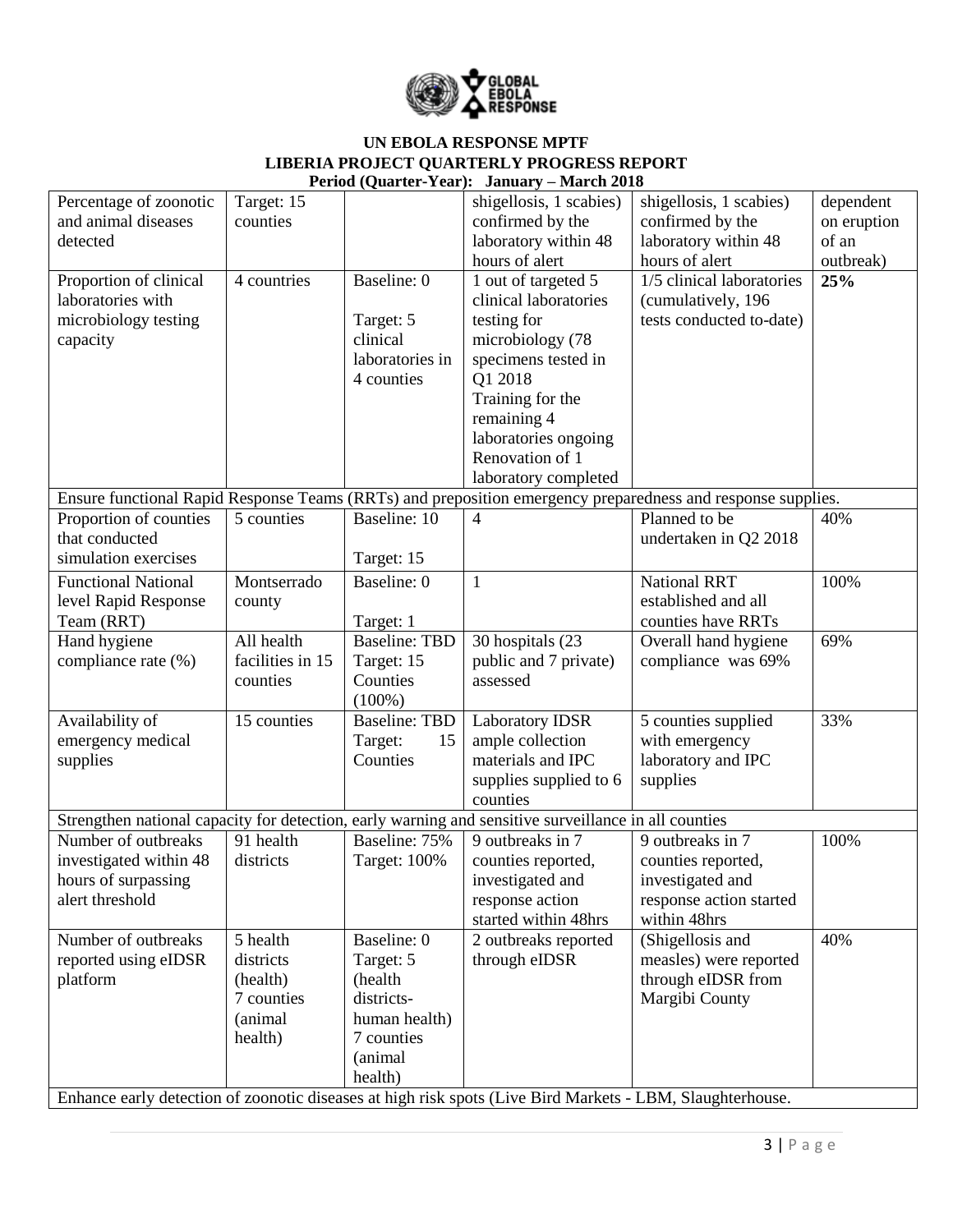

| Period (Quarter-Year): January – March 2018 |                        |           |                      |                                                                                                           |                   |                                                                                                              |        |
|---------------------------------------------|------------------------|-----------|----------------------|-----------------------------------------------------------------------------------------------------------|-------------------|--------------------------------------------------------------------------------------------------------------|--------|
| Number of risk points                       | 2 Live Bird Markets    |           | Baseline: 0          | 2 slaughter                                                                                               |                   | 2 slaughter houses                                                                                           | 75%    |
| under surveillance                          | (Duala and Red light), |           |                      | houses under                                                                                              |                   | under surveillance with                                                                                      |        |
|                                             | 1 Slaughter house      |           | Target: 3 CVL        | surveillance                                                                                              |                   | adequate staff (17                                                                                           |        |
|                                             | (Freeport) in          |           | staff, 7 QO, 15      | with                                                                                                      | trained)          |                                                                                                              |        |
|                                             | Monrovia and           |           | Livestock            | adequate                                                                                                  |                   |                                                                                                              |        |
|                                             | identified PoE areas   |           | officers             | staff (17                                                                                                 |                   |                                                                                                              |        |
|                                             |                        |           |                      | trained)                                                                                                  |                   |                                                                                                              |        |
| Strengthen IHR capacities at PoE            |                        |           |                      |                                                                                                           |                   |                                                                                                              |        |
| Number<br>of<br>trained                     | 9 PoE in 5 Counties,   |           | <b>Baseline: TBD</b> | 148                                                                                                       | 148 (104 M, 44 F) |                                                                                                              | 98.6%  |
| officials (PHO, QO,                         | Freeport of Monrovia   |           |                      |                                                                                                           |                   |                                                                                                              |        |
| LIS and CHTs/DHTs)                          | in Montserrado, Port   |           | Target: 9 PoE        |                                                                                                           |                   |                                                                                                              |        |
|                                             | of Buchanan in Grand   |           | (2 seaports and      |                                                                                                           |                   |                                                                                                              |        |
|                                             | Bassa, Bo waterside in |           | 7 land PoE)          |                                                                                                           |                   |                                                                                                              |        |
| Number of PoE                               | GCM, Ganta &           |           |                      | 12                                                                                                        | 12                |                                                                                                              | 133.3% |
| equipped to implement                       | Yekepa in Nimba, and   |           |                      |                                                                                                           |                   |                                                                                                              |        |
| the developed SOPs                          | Medicoma, Solomba,     |           |                      |                                                                                                           |                   |                                                                                                              |        |
| and PHECPs                                  | Yeala & Foya           |           |                      |                                                                                                           |                   |                                                                                                              |        |
|                                             | Customs in Lofa.       |           |                      |                                                                                                           |                   |                                                                                                              |        |
| IHR focal point reporting and monitoring    |                        |           |                      |                                                                                                           |                   |                                                                                                              |        |
| Number of outbreaks                         | 15 counties            |           | Baseline: 0          | Meningococcal                                                                                             |                   | Meningococcal                                                                                                | 200%   |
| & events reported to                        |                        | Target: 1 |                      | and Lassa fever                                                                                           |                   | outbreak in                                                                                                  |        |
| <b>WHO</b>                                  |                        |           |                      | outbreaks reported                                                                                        |                   | Lofa and Lassa                                                                                               |        |
|                                             |                        |           |                      | to WHO                                                                                                    |                   | fever outbreaks                                                                                              |        |
|                                             |                        |           |                      |                                                                                                           |                   | in 4 counties                                                                                                |        |
|                                             |                        |           |                      |                                                                                                           |                   | reported to                                                                                                  |        |
|                                             |                        |           |                      |                                                                                                           |                   | <b>WHO</b>                                                                                                   |        |
| <b>IHR</b> monitoring                       |                        |           |                      | Quarterly                                                                                                 |                   | Quarterly                                                                                                    | 100%   |
| reports discussed at                        |                        |           |                      | supportive                                                                                                |                   | supportive                                                                                                   |        |
|                                             |                        |           |                      |                                                                                                           |                   |                                                                                                              |        |
|                                             |                        |           |                      |                                                                                                           |                   |                                                                                                              |        |
|                                             |                        |           |                      |                                                                                                           |                   |                                                                                                              |        |
|                                             |                        |           |                      |                                                                                                           |                   |                                                                                                              |        |
|                                             |                        |           |                      |                                                                                                           |                   |                                                                                                              |        |
|                                             |                        |           |                      |                                                                                                           |                   |                                                                                                              |        |
|                                             |                        |           |                      |                                                                                                           |                   |                                                                                                              |        |
| the multi-sectoral<br>meetings              |                        |           |                      | supervision $&$<br>monitoring reports<br>discussed at the<br>NEPRC and<br><b>NPHIL</b> review<br>meetings |                   | supervision $&$<br>monitoring<br>reports<br>discussed at the<br>NEPRC and<br><b>NPHIL</b> review<br>meetings |        |

### **Introduction**

The MPTF project being implemented by IOM, UNDP, FAO and WHO aims at strengthening the Liberia government capacity and resilience to mitigate, prevent and respond to multi-hazard threats (epidemics and disasters) and Disaster risk reduction with focus on multi-hazard national preparedness and response plan, surveillance and laboratory services for human and animal health, emergency preparedness and response and IHR core capacities based on lessons learnt from Ebola epidemic and the joint external evaluation on International Health Regulations (IHR).

This report is a summary of actions undertaken by the four implementing organizations covering 1<sup>st</sup> January to 30<sup>th</sup> March 2018 project implementation period.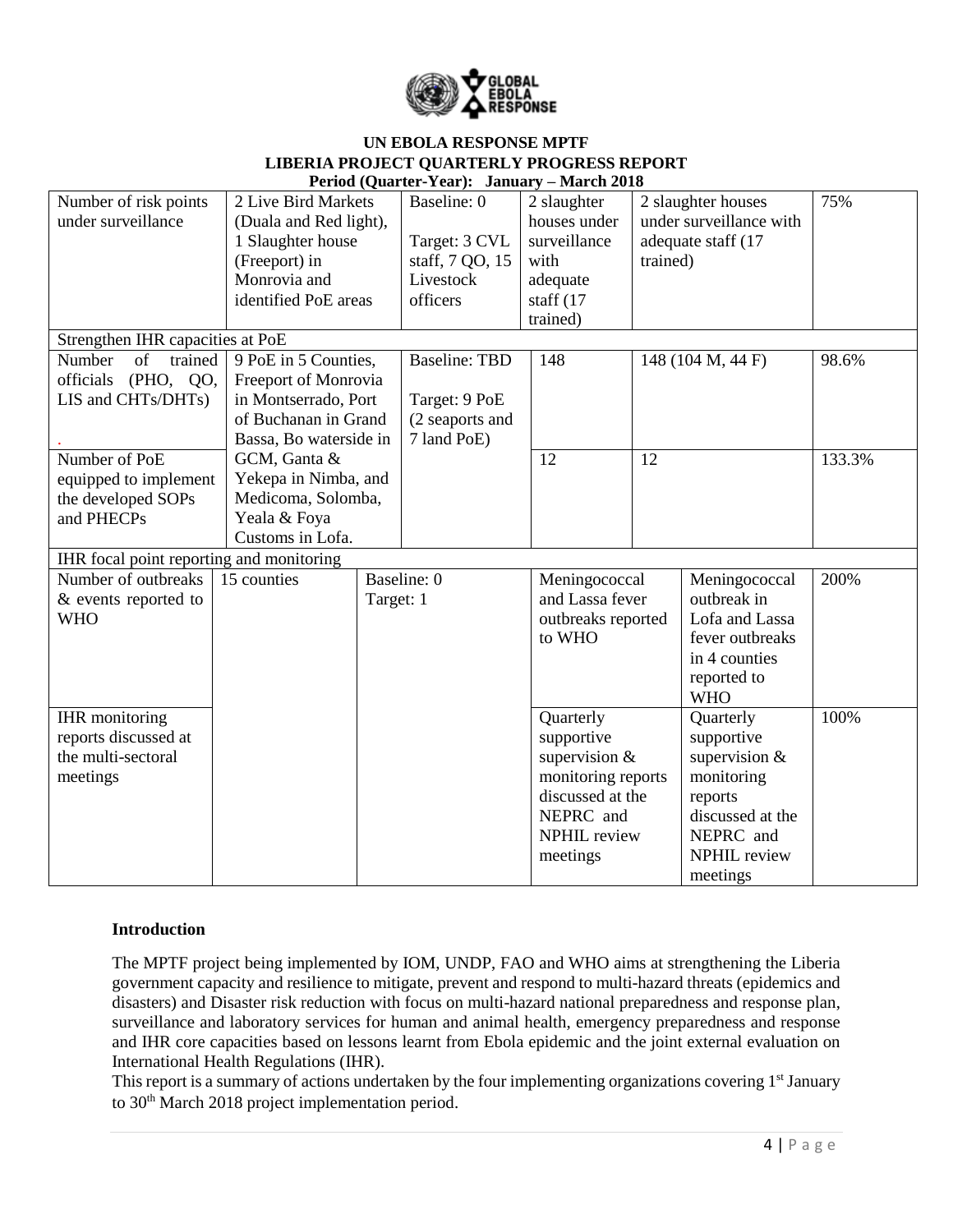

### **Project funds**

All funds allocated to each organization are utilized according to approved proposal September 2017 and amended approved proposal for the case of UNDP December 2017. The aim is to finalize the planned activities within the remaining project implementation period of no cost extension  $30<sup>th</sup>$  June 2018.

### **Key activities conducted in the reporting period**

### **Project coordination**:

Partners' monthly coordination meetings were held on a rotational basis and attended by all representatives from IOM, UNDP, FAO and WHO during which progress on activities implementation, monitoring and evaluation strategy was discussed. The meetings are chaired by WHO as well as coordination of the progress reports.

### **Agency specific Achievements**

### **1. IOM**

# **Narrative**

Border Coordination Group (BCG) with its Border Technical Working Group (BTWG) were reactivated with the support of this project through IOM in collaboration with WHO and partners under the lead of MoH/NPHIL. The BCG chaired by MoH/NPHIL organized regular biweekly meetings of BTWG to review/revisit the project's work plan and prioritize interventions (trainings, simulations, operational support, coordination structure – national, county and cross-border levels -, etc.) as needed during in the course of the implementation given the updates/situation on ground as captured during monitoring activities. In addition, the TWG reviewed, endorsed and submitted for validation the developed SOPs/PoE specific PHECPs for the targeted ground crossing points.

Activities implemented up to date:

- Updated the ground crossing PoE toolkit and conducted baseline needs assessment using the revised tool,
- Developed Procurement plan based on the needs assessment report reviewed and endorsed by the BTWG,
- Developed ground crossings PoE specific Public Health Contingency Plans (PHECPs) for targeted PoE, the developed PHECPs were reviewed and endorsed by the TWG, and later validated with NPHIL's Director General,
- Procurement process for the equipment needed to operationalize the updated SOPs and developed PHECPs at the targeted PoE was completed following IOM internal rules and regulations, distribution completed, pending installation of solar vaccine fridge at Ganta and Bo Water Side PoE,
- Developed ground crossings PoE training materials/tools, and developed simulation exercise tools (ToR, checklist, actor's guide, etc.) for both ground crossings and seaports. Developed materials/tools were reviewed and endorsed by the BTWG,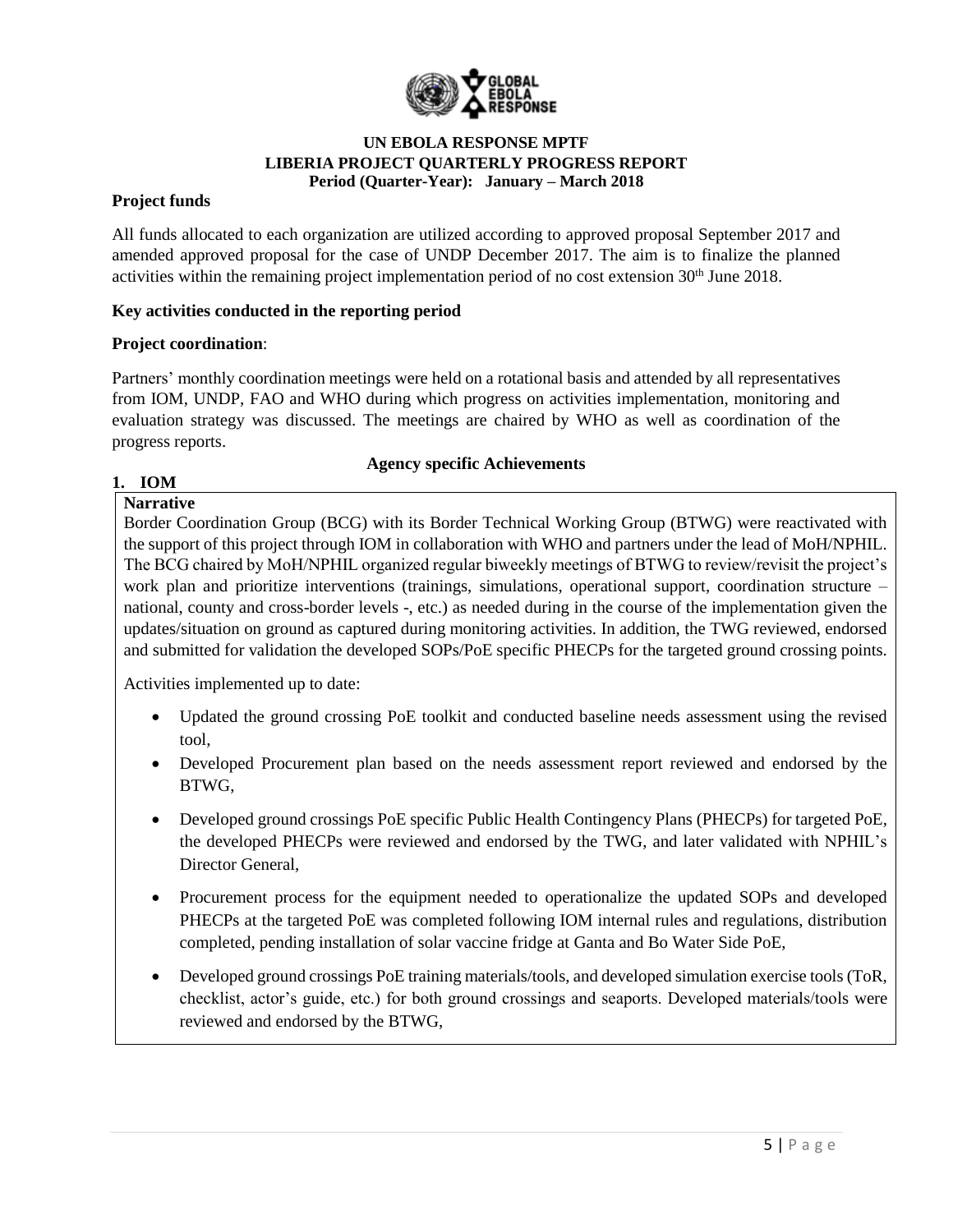

- Conducted trainings for PoE officials (PHOs, QOs, LIS officers, Customs officers, etc.) and CHT on PHECPs at selected PoEs (ground crossings and port of Buchanan), trainings were concluded in five counties at targeted PoE,
- Developed IEC materials (Ring cards with updated emergency contacts on it, health messages and laminated updated referral flow charts) for targeted PoE, printing and dissemination completed. The IEC materials were developed by BTWG in consultation with Health Promotion Technical Working Group (HPTWG),
- Conducted two cross border meetings at (Konadu PoE in Lofa county and Bo Water side in GCM), other planned cross-border meetings were postponed/cancelled for administrative reasons at the county level. The objective of the meetings was to enhance the cross border surveillance as a mean of maintaining the gains being realized by neighboring countries in an effort contain the further spread of diseases.,
- Conducted simulation exercises at two sea ports (Freeport of Monrovia in Montserrado and Port of Buchanan in Grand Bassa), James Spriggs airport in Monrovia and four ground crossings (Yeala in Lofa, Ganta and Yekepa in Nimba, Bo Water Side in Grand Cape Mount),

N.B. Number of PoE supported by IOM under this project increased to 12, extending different levels of operational support to other strategic PoE as identified by the BCG as follows:

- i. RIA, communication support through the coverage of internet services,
- ii. J. Spriggs airport, as it started to operates international flights (regional) end of November,
- iii. Konadu ground crossing PoE for being one of few PoE that has PHOs, and has high importance as identified by relevant partners for the following:
	- Konadu is the main entry point to the capital city of Lofa county, Voinjama, from Guinea,
	- High flow of travellers with an average of 70/day,
	- Guinean people come to Serkonadu Health Facility for medical services through Konadu.

### **Achievement**

Public Health Emergency Contingency Plan and Standard Operating Procedures for selected ground crossings developed and validated by NPHIL's Director General.

### **Additional Information**

As mentioned in the previous report, the main challenge is the central multi-hazards plan development versus National EPR plan update, for which it was agreed with WHO and partners under the lead of MoH/NPHIL to use the current national/county level outdated EPR plans instead.

BCG focal person at several entities has been replaced following the elections, with the new FP not yet deployed, which might hinder the implementation of some activities including the BTWG meetings.

### **2. UNDP**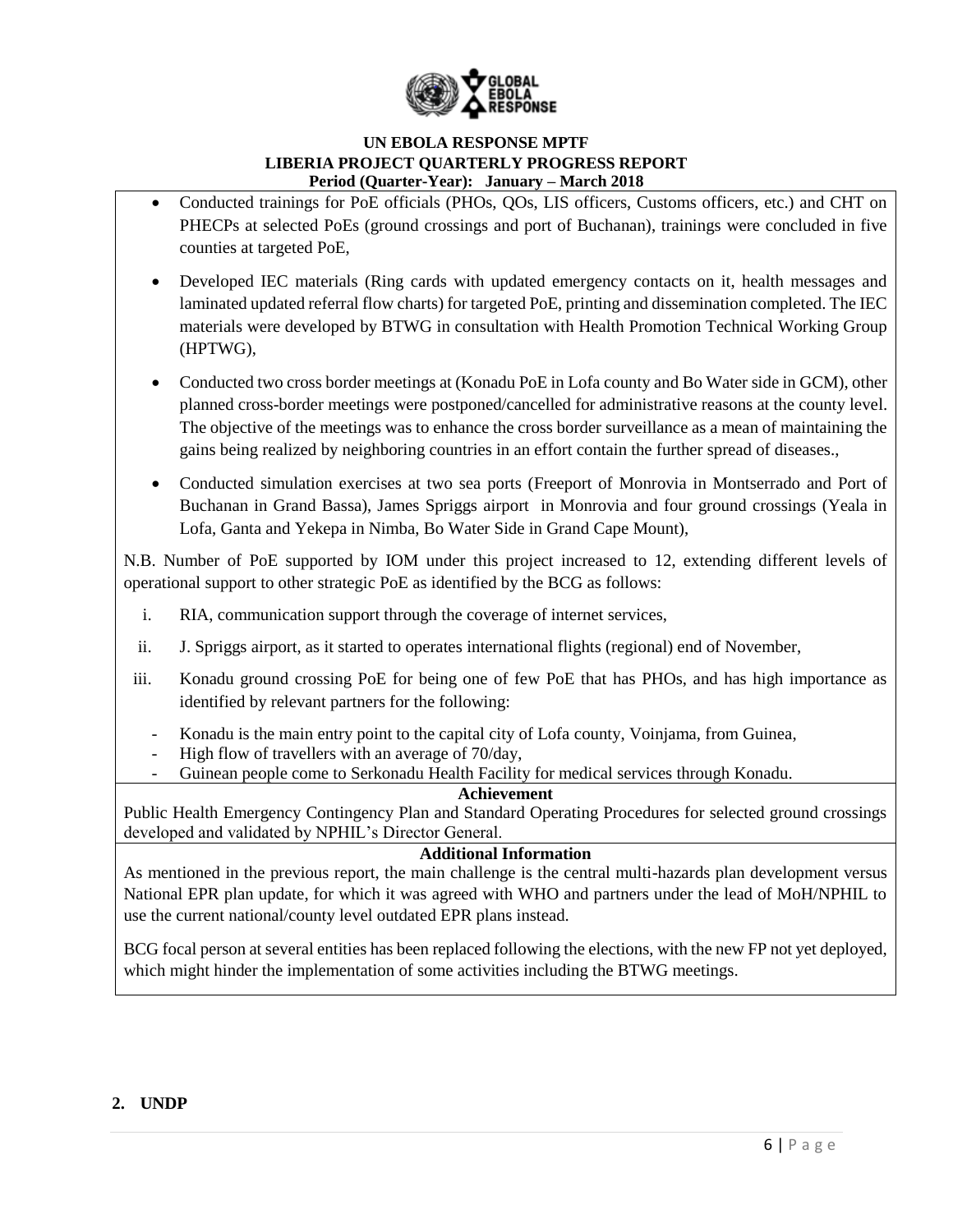

#### **Narrative**

The UNDP revised proposal was approved and project implementation was accelerated during the period. The test for the recruitment of the Project Manager was given and oral interview is scheduled for the week of  $9<sup>th</sup>$ April. Despite the delay in the recruitment of the project manager, the implementation of the project started. A UNDP Regional DRR expert was seconded to the project for twenty one days and is expected to return during the installation of the EOC equipment. During the period the following engagements/consultations were done:

- Security agencies (AFL, Liberia Police, Immigration, Fire Services, and US AfriCom) to inform them of the establishment of the EOC and secure their support;
- Government agencies (EPA, Ministry of Transport/Meteorology/Hydrology, NPHIL) to assess capacities and systems on early warning, response and risk management;
- University of Liberia Mass Communication Department to establish a partnership on resilience and DRM communication strategy;
- NDMA senior management team (SMT) to brief on progress and work to be done;
- NDMA technical staff to work on various documents for the NEWEOC, communication strategy, national platform and NDMA itself.

The key concern as reported by the UNDP Expert is that current capacity for disaster risk management in various agencies is almost non-existent. There are no surveillance systems (except for health) and even the Meteorology department does not have any modeling/forecasting system that it can use to provide climate and weather information. There are no databases of which historical data can be culled from (to be used in modeling systems) and technical capacity is very low.

On the affirmative side, we received a lot of cooperation and support from agencies, especially once they understood what we are trying to achieve. The agencies are keen to link with the work on resilience and DRM not only because of its objectives but also because of its complementarity to their work which will allow them to better deliver on their respective mandates.

### **Achievement**

During the period, the following results were achieved:

- Agreement from NDMA on the National Early Warning and Emergency Operations Center (NEWEOC) structure and functions, procurement plan, and detailed design/floor plan;
- Rehabilitation of the NEWEOC on the detailed design/floor plan has commenced;
- The NEWEOC procurement plan has been given to the UNDP Procurement Unit for appropriate action;
- Harmonized communication channels with security agencies and established an understanding of operating procedures based on the structure and function of the NEWEOC and draft Standard Operating Procedures (SOP);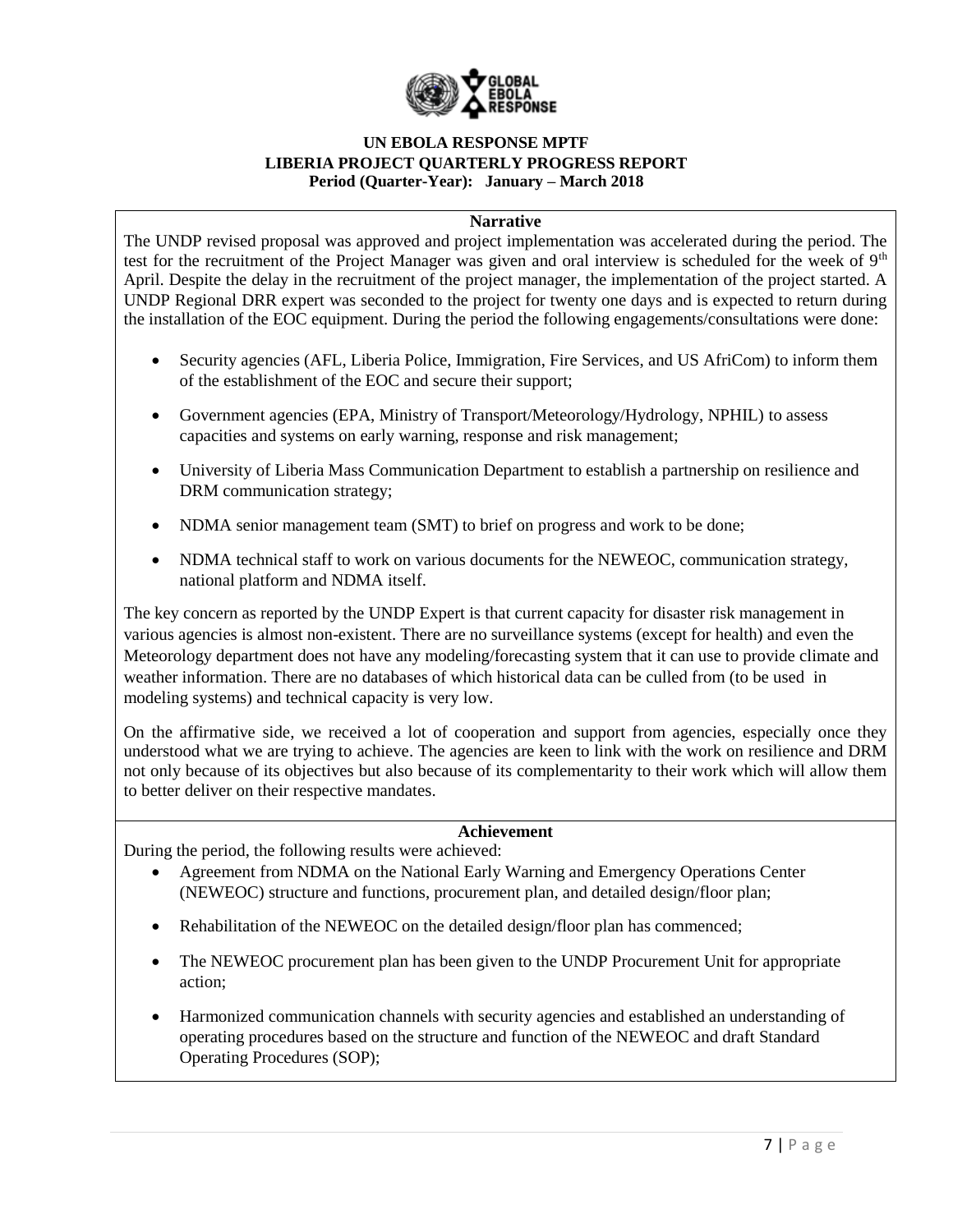

- Secured commitment from the AFL and Liberia Police for the secondment of security personnel (at least 3) to the NEWEOC to handle communication, liaison, and support coordination of on-the-ground personnel;
- Secured commitment from Meteorology and Hydrology Departments for the secondment of personnel (meteorologist, hydrologist) to the NEWEOC to be part of the early warning analysis cluster/team;
- Completed drafting of Terms of Reference for the development of a resilience and DRM communication strategy and plan, including the conduct of a scientific study that looks into the sociocultural dynamics of risk education and communication in Liberia;
- Secured commitment from University of Liberia to partner with NDMA on resilience and DRM communication and to be part of the National Platform;
- Understanding with the Health EOC on the manner of which the EOCs will link and operate. Had a common understanding on co-location of County EOCs;
- Detailed review of the National Multi-Hazard Contingency Plan. The Plan required substantial work and so the NDMA SMT has assigned a 3-person team to work with me in the drafting of the document;
- Detailed review of the Standard Operating Procedures (SOP). NDMA SMT has assigned a team to work with me in revising the document;
- Revision of the National Platform Term of Reference

### **Delays or Deviations**

Most of the equipment for the National Emergency Operation Center is being procured externally. There may be delays in delivering the equipment for installation.

None

## **Additional Information**

### **Narrative**

The approved joint MPTF proposal required UNDP to develop two key national documents, the multi-hazard preparedness and response plan and multi-sectoral coordination platform. Following the approval, the UNDP/RC office is seeking for a major shift from the approved project document from preparation of the multi-hazard preparedness and response plan and multi-sectoral platform to procurement of tangible items (vehicles, motorbikes, furniture, office equipment, supplies) that will enable the NDMA to start up as a new agency. Based on this, the activities and budget have been revised. The RC has pledged to seek approval of this shift directly with the MPTF headquarter. Due to this unresolved matter, the project has not done much in terms of implementation. However, the ToR for recruitment of a dedicated project manager was completed and pending advertisement.

### **Achievement**

- Approved project activities and budget revised based on shift requested by RC office
- ToR for project manager developed

### **Delays or Deviations**

As mentioned above, the proposed shift/deviation from the approved UNDP activities has delayed implementation of the project. UNDP/RC office is seeking a major deviation from developing multi-hazard preparedness and response plan and multi-sectoral coordination platform to procurement of tangible items for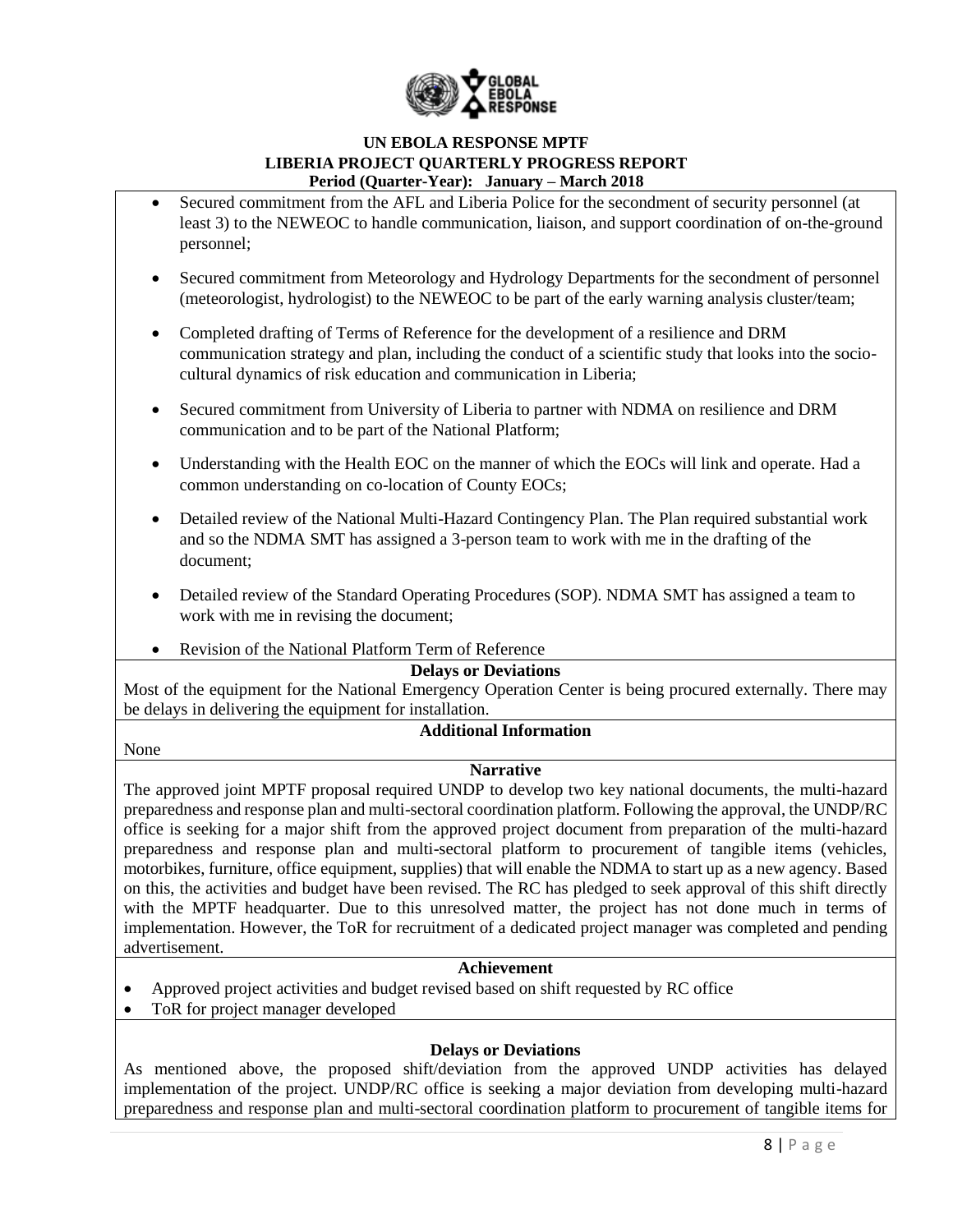

the NDMA. The main justification for the change is to enable the NDMA, a newly established disaster manager agency, to start up. The NDMA has been given a building by the Government of Liberia but it will need basic logistics including transportation, office equipment, supplies and furniture to start operation. We see the MPTF fund as an opportunity to ensure the provision of this basic start up items for the NDMA.

### **Additional Information**

None

### 3. WHO

### **Narrative**

Under WHO coordination, the project strengthened the integrated collaboration among UN and other agencies on preparedness, resilience and response to epidemics and disasters in Liberia.

The development of the National Action Plan for Health Security built on the lessons learned and recommendations from the IHR Joint External Evaluation to improve Liberia's capacity to detect and respond to public health threats and events was completed; its launching by MoH is scheduled for last week of April 2018.

Mentorship and supportive supervision on infection prevention (IPC) and control practices and hand hygiene practices were conducted in both public and private hospitals as a continuous approach to improving national capacity for IPC and health workers/patients' protection.

Strengthening laboratory capacity for prompt confirmation of epidemic prone diseases is a priority for the country, and decentralization of microbiology testing to additional 5 clinical laboratories in 4 counties is key in improving promptness in confirmation of outbreaks including cholera, meningitis, acute bloody diarrhea, among others, as well as conducting laboratory surveillance for antimicrobial resistance., training and mentorship of personnel is ongoing. Procurement of materials is ongoing.

Timely reporting of alerts and rumors from the communities and health facilities is an important element of the integrated disease surveillance and response. The Ministry of Health with support of WHO is e-surveillance in two counties, a program review is scheduled for last week of April 2018. Lessons learned from this exercise will help the Ministry to scale up e-surveillance in the country.

### **Achievements**

- National Action Plan for Health Security (NAPHS) to address IHR JEE identified gaps was finalized, awaits official launching by MoH, NPHIL and partners
- Weekly, monthly and quarterly early warning epidemiology bulletin is compiled, presented and shared with all stakeholders; Annual bulletin 2017 compiled and shared to stakeholders for inputs.
- 2017 IDSR and DIHS2 data was harmonized January2018
- DSOs, ZSOs and CSOs operational and logistical support was provided.
- In collaboration with MOH WHO undertook hand hygiene audits in 30 public and private hospitals
- Performance review for the e-surveillance (e IDSR) platform introduction has been planned in the last week of April 2018 to assess progress made and potential to cascade the platform to additional health facilities or districts.